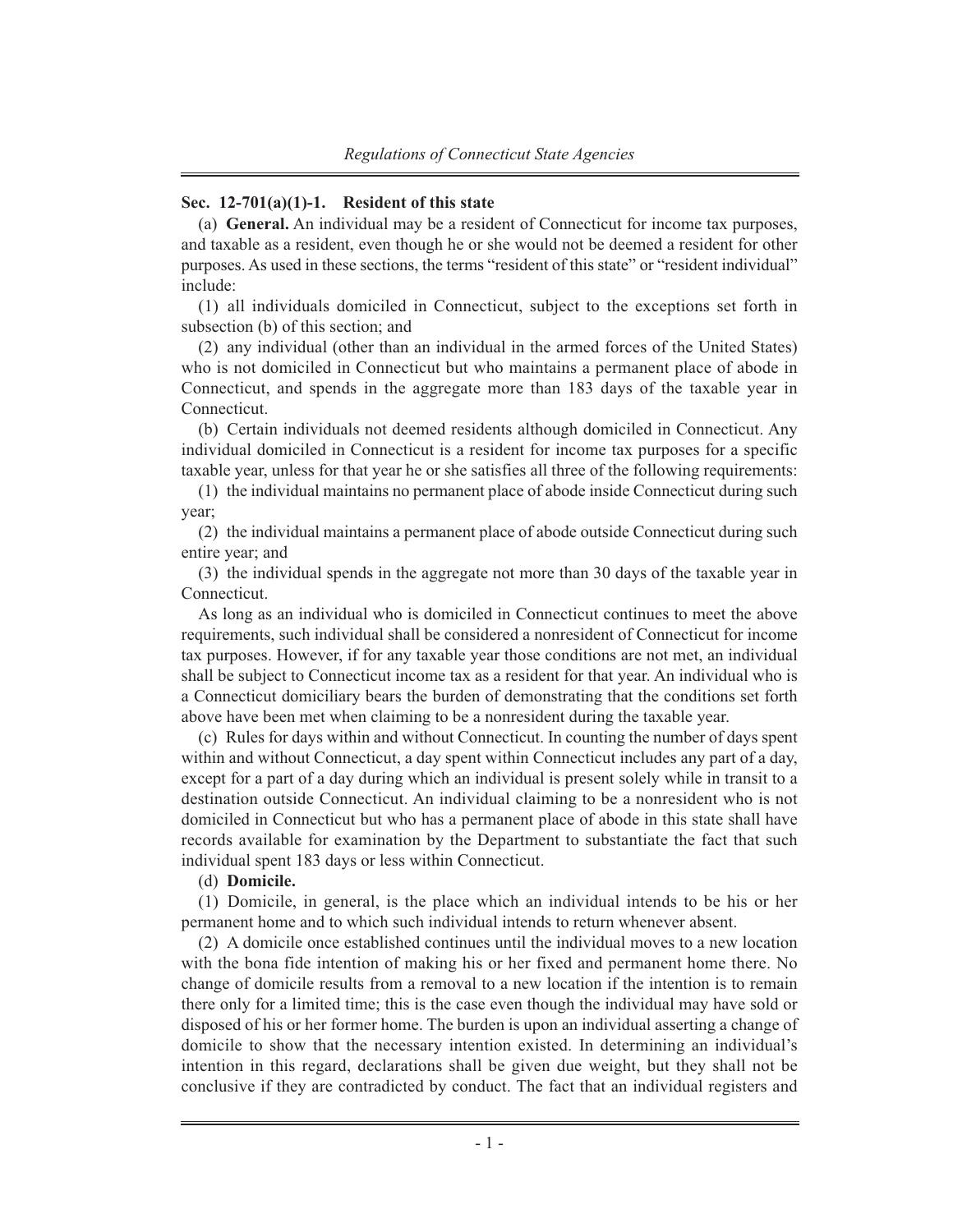votes in one place is important but not necessarily conclusive, especially if the facts indicate that he or she did this merely to escape taxation in some other place.

(3) Domicile is not dependent on citizenship; that is, an immigrant who has permanently established his or her home in Connecticut is domiciled here regardless of whether such individual has become a United States citizen or has applied for citizenship. However, a United States citizen shall not ordinarily be deemed to have changed domicile by going to a foreign country unless it is clearly shown that such individual intends to remain there permanently. For example, a United States citizen domiciled in Connecticut who goes abroad because of an assignment in connection with employment or for study, research or recreation does not lose her Connecticut domicile unless it is clearly shown that she intends to remain abroad permanently and not to return.

(4) An individual can have only one domicile. If an individual has two or more homes, the domicile is the one which the individual regards and uses as his or her permanent home. In determining an individual's intentions in this matter, the length of time customarily spent at each location is important but not necessarily conclusive.

(5) Generally, the domiciles of a husband and wife are the same; however, if they are separated the spouses may each, under some circumstances, acquire their own separate domiciles, even though no judgment or decree of separation has been rendered. A child's domicile ordinarily follows that of the parents, until the child reaches the age of self-support and actually establishes a separate domicile. Where the mother and father have separate domiciles, the domicile of the child is generally the domicile of the parent with whom the child lives for the major portion of the year. The domicile of a child for whom a guardian has been appointed is not necessarily determined by the domicile of the guardian.

(6) Federal law provides in effect that, for the purposes of taxation, a member of the armed forces is not deemed to have lost residence or domicile in any state solely by reason of being absent therefrom in compliance with military or naval orders (see the Soldiers' and Sailors' Civil Relief Act, 50 U.S.C. App. § 574). Thus, such law ensures that a member of the armed forces domiciled in Connecticut would not be deemed a domiciliary for income tax purposes of another state in which such individual is stationed, and that a member of the armed forces domiciled in another state who is stationed in Connecticut would not be deemed a domiciliary of this state. The general rule is that domicile is in no way affected by service in the armed forces. A change of domicile shall be shown by facts which objectively manifest a voluntary intention to make the new location a domicile. It is possible for a member of the armed forces to change domicile; however, the requisite intent is difficult to prove.

(7) Unlike a member of the armed forces of the United States, the civilian spouse of such member may not claim the benefits of the Soldiers' and Sailors'Civil Relief Act. The civilian spouse's residency or nonresidency may be affected by where the military spouse is stationed, if the spouses reside together.

(8) The following items shall be considered in determining whether or not an individual is domiciled in Connecticut (this list is not intended to be all-inclusive):

(A) location of domicile for prior years;

(B) where the individual votes or is registered to vote (casting an illegal vote does not establish domicile for income tax purposes);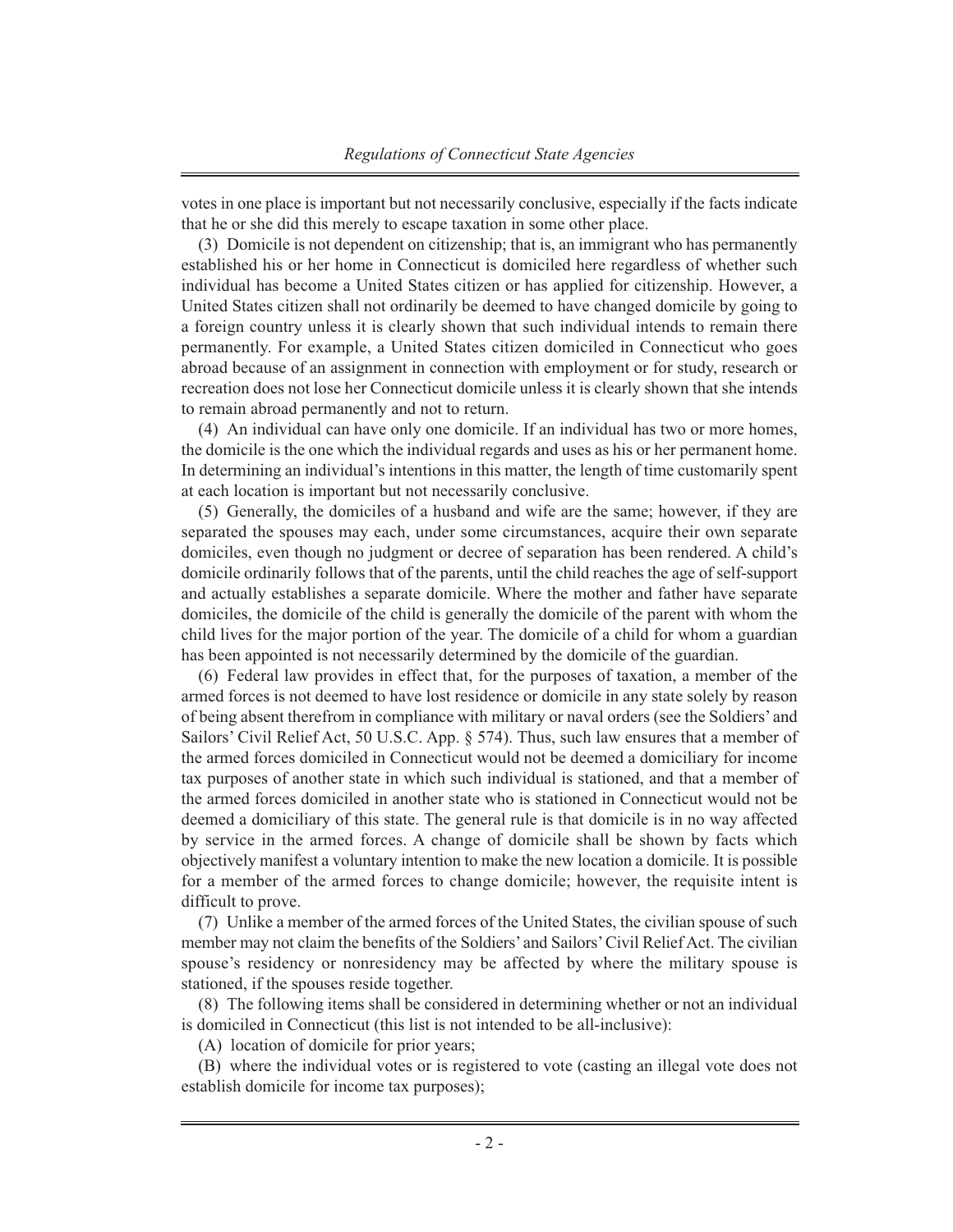(C) status as a student;

(D) location of employment;

(E) classification of employment as temporary or permanent;

(F) location of newly acquired living quarters, whether owned or rented;

(G) present status of former living quarters, i.e., whether it was sold, offered for sale, rented or available for rent to another;

(H) whether a Connecticut veteran's exemption for real or personal property tax has been claimed;

(I) ownership of other real property;

(J) jurisdiction in which a valid driver's license was issued and type of license;

(K) jurisdiction from which any professional licenses were issued;

(L) location of the individual's union membership;

(M) jurisdiction from which any motor vehicle registration was issued and the actual physical location of the vehicles;

(N) whether resident or nonresident fishing or hunting licenses were purchased;

(O) whether an income tax return has been filed, as a resident or nonresident, with Connecticut or another jurisdiction;

(P) whether the individual has fulfilled the tax obligations required of a resident;

(Q) location of any bank accounts, especially the location of the most active checking account;

(R) location of other transactions with financial institutions, including rental of a safe deposit box;

(S) location of the place of worship at which the individual is a member;

(T) location of business relationships and the place where business is transacted;

(U) location of social, fraternal or athletic organizations or clubs, or a lodge or country club, in which the individual is a member;

(V) address where mail is received;

(W) percentage of time (excluding hours of employment) that the individual is physically present in Connecticut and the percentage of time (excluding hours of employment) that the individual is physically present in each jurisdiction other than Connecticut;

(X) location of jurisdiction from which unemployment compensation benefits are received;

(Y) location of schools at which the individual or the individual's immediate family attend classes, and whether resident or nonresident tuition was charged;

(Z) statements made to any insurance company concerning the individual's residence, on which the insurance is based;

(AA) location of most professional contacts of the individual and his or her immediate family (e.g., physicians, attorneys); and

(BB) location where pets are licensed.

Any one of the items listed shall not, by itself, determine domicile. Charitable contributions shall not be considered in determining whether an individual is domiciled in Connecticut.

(e) Permanent place of abode.

(1) A "permanent place of abode" means a dwelling place permanently maintained by